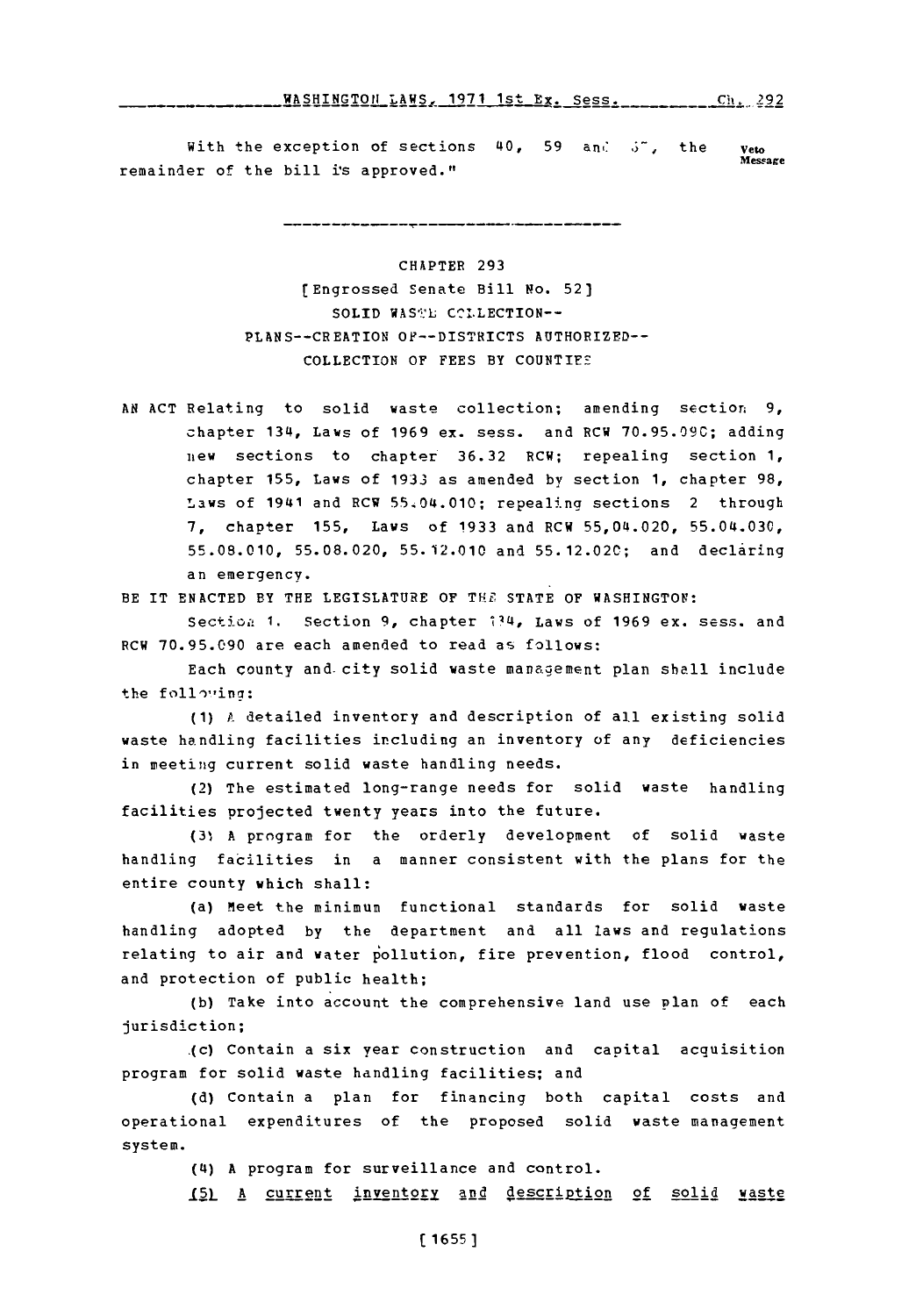Ch. 293 \_\_\_\_\_\_\_\_WASHINGTON LAWS. 1971 1st Bx. Sess.

collection needs and operations within each respective jurisdiction which shall include:

**IgI** Any franchise for solid waste collection. granted **hy:h** utilities and transportation commission in the respective jurisdictions including the name of the holder of the franchise and the address of his place of business and the area covered by his operation:

.ItL **ABI** 2i. solid waste o petion within the county and the boundaries of such operation;

Icl The population density of each area serviced by a city operation or by a franchised operation within the respective jurisdictions;

**Idl** The projected solid waste collection needs for the respective jurisdictions for the next six years.

**NEW** SECTION. Sec. 2. There is added to chapter **36.32** RCW a new section to read as follows:

Any county legislative authority may establish solid waste collection districts within the county boundaries for the mandatory collection of solid waste: PROVIDED, That no such district shall include any area within the corporate limits of any city or town without the consent of the legislative authority of the city or town. such districts may be established only after approval **of** <sup>a</sup> coordinated, comprehensive solid waste management plan adopted pursuant to chapter 134, Laws of 1969 ex. sess. and chapter 70.95 RCW or pursuant to 'another solid waste management plan adopted prior to effective date of this **1971** amendatory act or within one year thereafter. The legislative authority of the county may modify or dissolve such district after a hearing as provided for in this **19.71** amendatory act.

NEW **SECTION.** Sec. **3.** There is added to chapter **36.32** RCW a new section to read as follows:

The county legislative authority proposing to establish a solid waste collection district or to modify or dissolve an existing solid waste collection district shall conduct a hearing at the time and place specified in a notice published at least once not less than ten days prior to the hearing in a newspaper of general circulation within the county. Additional notice of such hearing may be given **by** mail, posting on the property, or in any manner local authorities deem necessary to notify adjacent landowners and the public. **All** hearings shall be public and the legislative authority shall hear objections from any person affected **by** the formation of the solid waste collection district and make such changes in the boundaries of the district or any other modifications of plans that the legislative authority deems necessary.

**NEW** SECTION. Sec. 4. There is added to chapter **36.32** RCW a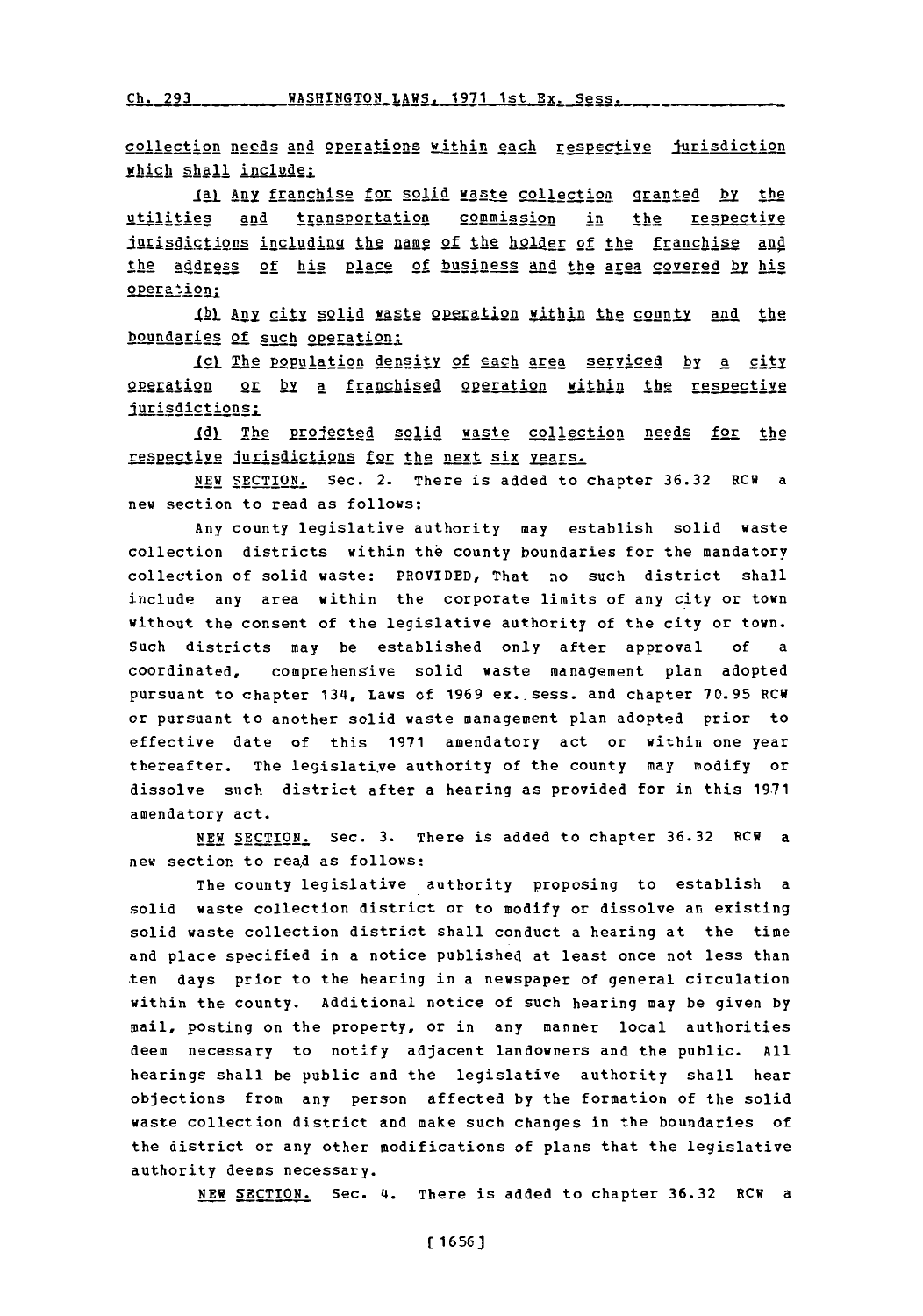new section to read as follows:

No solid waste collection district shall be established in an area within the county boundaries unless the county legislative authority, after the hearing regarding formation of such district, determines from that hearing that mandatory solid waste collection is in the public interest and necessary for the preservation of public health. Such determination **by** the county legislative authority shall require the utilities and transportation commission to investigate and make a finding as to the ability and willingness of the existing garbage and refuse collection companies servicing the area to provide the required service.

If the utilities and transportation commission finds that the existing garbage and refuse collection company or companies are unable or unwilling to provide the required service it shall proceed to issue a certificate of public need and necessity to any qualified person or corporation in. accordance with the provisions of RCW **81.77.040.**

The utilities and transportation commission shall notify the county legislative authority within sixty days of its findings and actions and if no qualified garbage and refuse collection company or companies are available in the proposed solid waste collection district, the county legislative authority may provide county garbage and refuse collection services in the area and charge and collect reasonable fees therefor. The county shall not provide service in any portion of the area found **by** the utilities and transportation commission to be receiving adequate service from an existing certificated carrier unless the county shall acquire the rights of such existing certificated carrier **by** purchase or condemnation.

**NEW SECTION.** Sec. 5. In the event that any county or -V municipality shall extend public solid waste collection service to any area already served **by** a refuse collection company holding a certificate as required **by** RCW **81.77.040,** it shall **by** purchase or condemnation acquire at the fair market value, from the person holding the existing certificate for providing the services, that portion of the operating authority and equipment representing the services within the area of public operation.

**NEW** SECTION. Sec. **6.** There is added to chapter **36.32** RCW a new section to read as follows:

If any garbage and refuse collection company certified **by** the utilities and transportation commission which operates in any solid waste collection district fails to collect any fees due and payable to it for garbage and refuse collection services, such company may request the county to collect such fees. Upon the collection of such fees, the county shall pay one-half of the fees actually collected to the garbage and refuse collection company entitled to receive such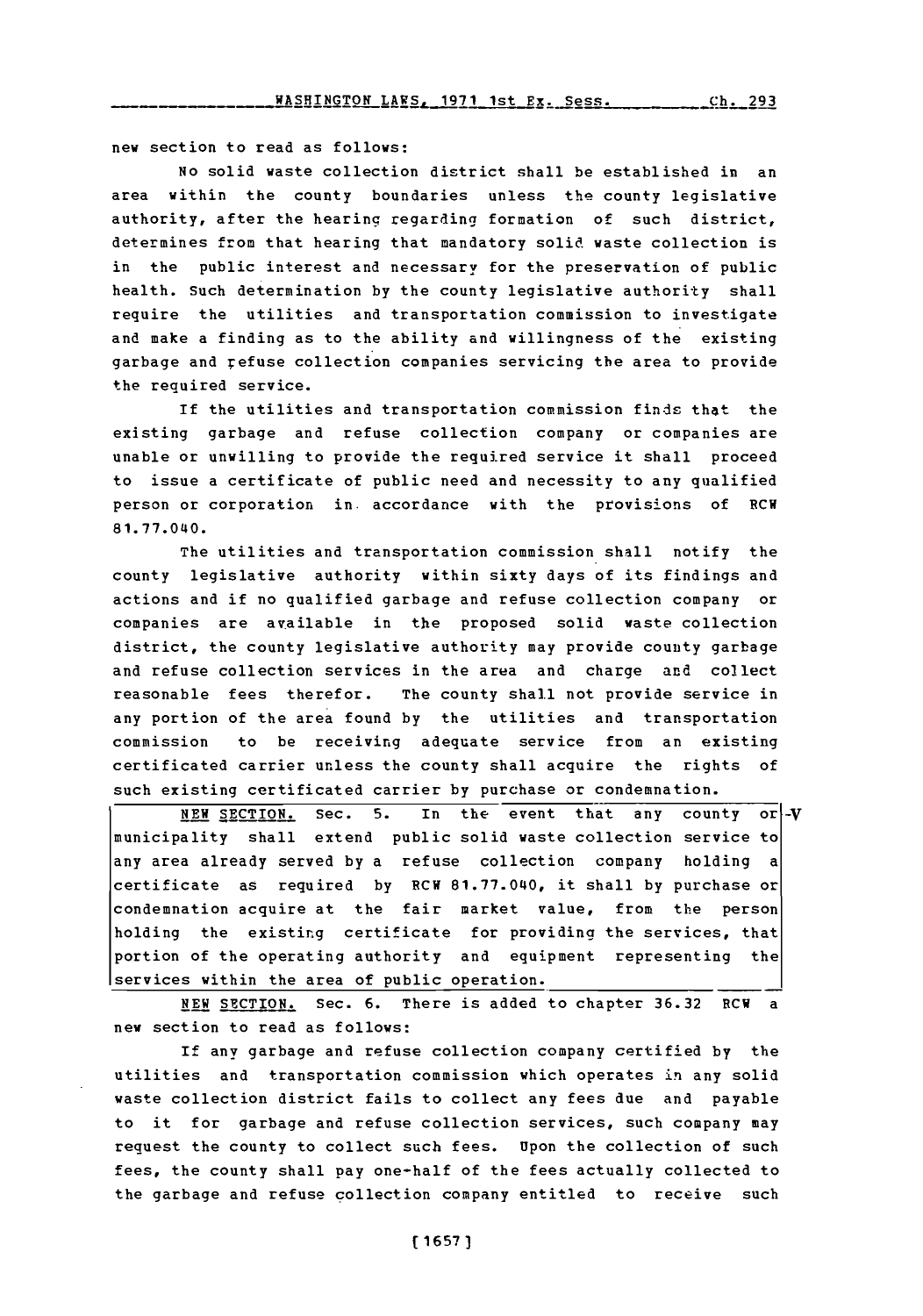**Ch. 293 WASFINGTON** LAWS. **1971** 1st **Ex.** Sess.

and shall deposit the remaining one-half in the county general fund.

When the county undertakes to collect such fees as requested **by** the garbage and refuse collection companies, the county shall be subrogated to all of the rights of such companies. Any such fees which the county fails to collect shall become liens on the real or personal property of the persons owing such fees and the county may take all appropriate leqal action to enforce such liens.

**NEW SECTION.** Sec. 7. Nothing contained in the provisions of this **1971** amendatory act shall detract from the powers, duties, and functions given to the utilities and transportation commission in chapter **81.77** 1RCW.

**NEW** SECTION. Sec. **8.** The following acts or parts of acts are each hereby repealed:

**(1)** Section **1,** chapter **155,** Laws of **1933** as amended **by** section **1,** chapter **98,** Laws of 1941 and RCW 55.04.010;

(2) Sections 2 through **7,** chapter **155,** Laws of **1933** and RCW 55.04.020, **55.04.030, 55.08.010, 55.08.020, 55.12.010** and **55.12.020.**

**NEW** SECTION. Sec. **9.** This act is necessary for the immediate preservation of the public peace, health and safety, the support of the state government and its existing public institutions, and shall take effect immediately.

Passed the Senate May **10, 1971.** Passed the House may **9, 1971.** Approved **by** the Governor May 21, **1971** with the exception of section **5** which is vetoed. Filed in office of Secretary of State May 21, **1971.** Note: Governor's explanation of partial veto is as follows:

"....Section **5** provides that any county or municipality **veto Message** which extends public solid waste collection service to any area already served **by** a refuse collection company must acquire **by** purchase or condemnation the operating authority and equipment of the private operator.

I have determined to veto section **5.** The provisions of section **5** do not answer such questions as how a total "operating authority" would be valued or condemned, or how, if at all, the operating authority and equipment can be severed, if a municipality desires to serve a portion (either geographical or by class of customer) of an area.

Further, the impact of section **5** on cities and towns on one hand and counties on the other is unclear. Cities and towns, presently have full authority to collect garbage and